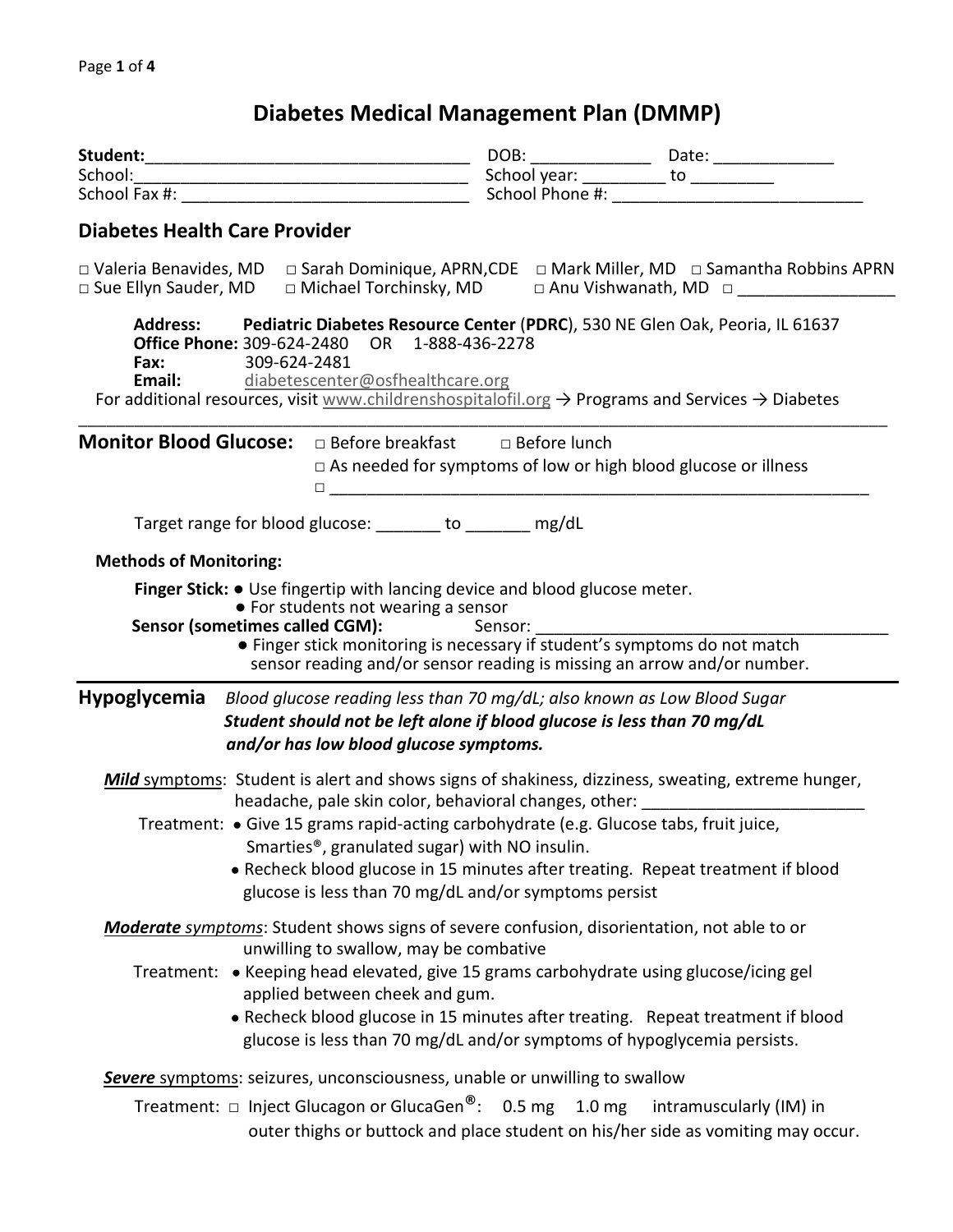## **Hypoglycemia (severe) continued:**

- **□** Administer Baqsimi™: Place tip of device into nostril; press device plunger until green line no longer shows; place student on his/her side as vomiting may occur.
	- *Do not remove the Shrink Wrap or open the tube until time of use.*
- **□** Inject Gvoke™PFS: 0.5 mg 1.0 mg subcutaneously in lower abdomen, outer thighs or outer upper arm; place student on his/her side as vomiting may occur.
	- *Do not open foil pouch until time of use***.**
- Contact parent/guardian.
- Call 9-1-1 if specified in 504 Health Plan and/or student does not respond within 15 minutes.
- Do not refrigerate or freeze severe low blood glucose medications.

### **Hyperglycemia** *Any blood glucose reading above target blood glucose. Also called high blood sugar. Allow student bathroom privileges and water access as needed.*

Treatment: ● Give student water to drink.

- Give correction insulin dose before meals and/or at times specified in 504 Health Plan.
- Check for urine ketones if student has one or more of the following: nausea vomiting headache "feels sick" stomach pain fever *unexpected* blood glucose above *300* mg/dL for *two* routine checks in a row

# *When trace or small* urine ketones are present:

- Contact parent/guardian if specified in 504 Health Plan.
- Push fluids: 8 ounces of water every 30 60 minutes.
- Check blood glucose and urine ketones every two hours
- Give correction insulin dose using rapid-acting insulin every two hours if blood glucose is above target.

*When moderate to large* ketones are present:

- Follow the instructions for trace or small urine ketones **AND** do the following:
- If blood glucose is less than 150 mg/dL, treat with 15 grams of carbohydrates every 15 minutes until the blood glucose is equal to or greater than 150 mg/dL.
- Once/when blood glucose is 150 mg/dL or more, calculate correction insulin dose for current blood glucose. Next, calculate the ketone treatment insulin dose using the following:

*For moderate urine ketones:* Multiply correction insulin dose by **1.5**

*For large urine ketones:* Multiply correction insulin dose by **2.0**

- Calculate food insulin dose for any carbohydrates eaten after blood sugar is greater than 150 mg/dL, and add to the above ketone treatment insulin dose.
- Administer insulin by syringe or insulin pen *even if on insulin pump*.
- If on insulin pump therapy, consider/do an infusion site change.
- Avoid physical activity.
- Recheck blood glucose and urine ketones *every two hours*. Repeat treatment until ketones are small, trace, or none.
- *Call 9-1-1 if student has any of the following symptoms: chest pain, shortness of breath, heavy breathing, and/or decreased level of consciousness.*

**\_\_\_\_\_\_\_\_\_\_\_\_\_\_\_\_\_\_\_\_\_\_\_\_\_\_\_\_\_\_\_\_\_\_\_\_\_\_\_\_\_\_\_\_\_\_\_\_\_\_\_\_\_\_\_\_\_\_\_\_\_\_\_\_\_\_\_\_\_\_\_\_\_\_\_\_\_\_\_\_\_\_**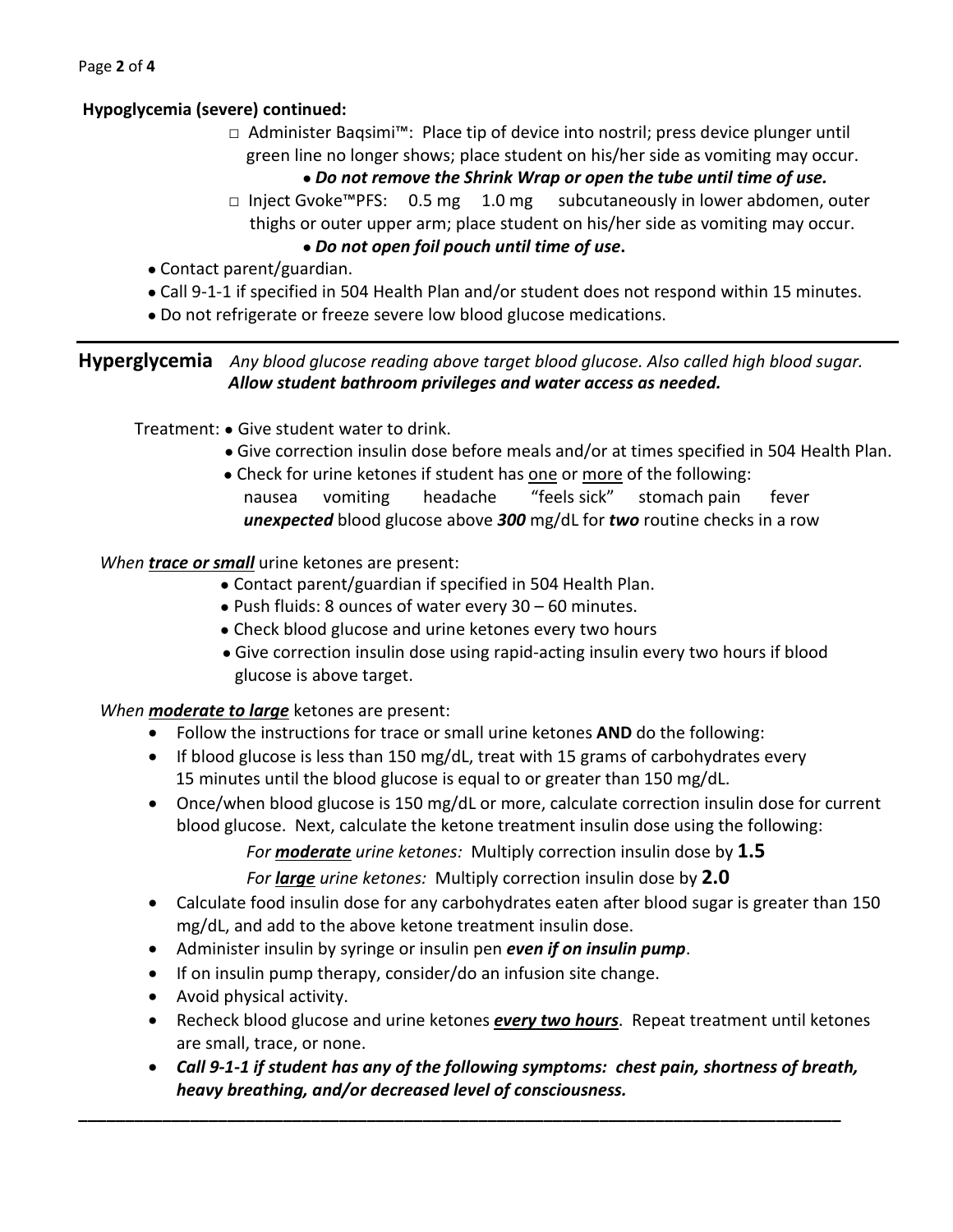- **Diet** □ Count carbohydrates in foods/beverages. Total grams of carbohydrate student eats at meal times can vary.
- □ Gluten-free. **\_\_\_\_\_\_\_\_\_\_\_\_\_\_\_\_\_\_\_\_\_\_\_\_\_\_\_\_\_\_\_\_\_\_\_\_\_\_\_\_\_\_\_\_\_\_\_\_\_\_\_\_\_\_\_\_\_\_\_\_\_\_\_\_\_\_\_\_\_\_\_\_\_\_\_\_\_\_\_\_\_\_\_\_\_\_**

| corrected.                                                                     | <b>Medication •</b> PDRC recommends administering insulin <b>before</b> the student eats. Timing of insulin should<br>be clarified with parent/guardian at 504 Health Plan meeting.<br>• A blood glucose taken less than two hours after insulin administration should NOT be                                                             |  |  |  |
|--------------------------------------------------------------------------------|-------------------------------------------------------------------------------------------------------------------------------------------------------------------------------------------------------------------------------------------------------------------------------------------------------------------------------------------|--|--|--|
|                                                                                | □ insulin pump: _______________________                                                                                                                                                                                                                                                                                                   |  |  |  |
| Dose information for rapid-acting insulin:<br><b>Blood Glucose Correction:</b> |                                                                                                                                                                                                                                                                                                                                           |  |  |  |
|                                                                                | Blood glucose target: ________ mg/dL Correction/sensitivity factor: 1 unit/_________                                                                                                                                                                                                                                                      |  |  |  |
| Insulin-to-carbohydrate ratio:<br><b>Correction insulin dose:</b>              | <b>Carbohydrate counting:</b> Give 1 unit rapid-acting insulin per specified grams of carbohydrate<br>Breakfast: 1 unit: _____ grams Lunch: 1 unit: _____ grams<br>How to calculate rapid-acting insulin doses at meal times:<br>High blood glucose reading $-$ Blood glucose target = $\frac{+}{+}$ Correction factor/Sensitivity factor |  |  |  |
| = Units insulin for correction                                                 |                                                                                                                                                                                                                                                                                                                                           |  |  |  |
| Food insulin dose:                                                             | Total grams carbohydrate in meal $\div$ Insulin-to-carbohydrate ratio = Units insulin for food                                                                                                                                                                                                                                            |  |  |  |
| <b>Total insulin dose:</b>                                                     |                                                                                                                                                                                                                                                                                                                                           |  |  |  |
|                                                                                | Correction insulin dose $+$ Food insulin dose $=$ Total units of insulin                                                                                                                                                                                                                                                                  |  |  |  |
|                                                                                | An insulin pump will calculate the insulin dose when blood glucose and/or total grams of<br>carbohydrates are entered into pump. See pump settings for current insulin dose information.                                                                                                                                                  |  |  |  |

## **Snacks**

Routine snacks are not required; however, student is allowed to have snacks the same as his/her classmates. Blood glucose monitoring is not required with snacks. Insulin is to be given for carbohydrates unless specified differently in 504 Health Plan. (For students using injection therapy a low carb snack may not need insulin.) **Clarify plan with parent/guardian for blood glucose monitoring and insulin dosing.**

**\_\_\_\_\_\_\_\_\_\_\_\_\_\_\_\_\_\_\_\_\_\_\_\_\_\_\_\_\_\_\_\_\_\_\_\_\_\_\_\_\_\_\_\_\_\_\_\_\_\_\_\_\_\_\_\_\_\_\_\_\_\_\_\_\_\_\_\_\_\_\_\_\_\_\_\_\_\_\_\_\_\_\_\_\_\_\_**

#### **Student's Self Care**

Per Illinois law, student should have access to supervision, support and assistance by properly trained school personnel. Details of support should be discussed with student and parent/guardian at 504 Health Plan meeting. PDRC recommendations for this student are:

**□** Student requires adult assistance with diabetes tasks.

**□** Student can perform diabetes tasks but requires adult verification that tasks are completed correctly.

□ Student independently self-manages diabetes, requiring assistance only for emergency care. **\_\_\_\_\_\_\_\_\_\_\_\_\_\_\_\_\_\_\_\_\_\_\_\_\_\_\_\_\_\_\_\_\_\_\_\_\_\_\_\_\_\_\_\_\_\_\_\_\_\_\_\_\_\_\_\_\_\_\_\_\_\_\_\_\_\_\_\_\_\_\_\_\_\_\_\_\_\_\_\_\_\_\_\_\_\_\_**